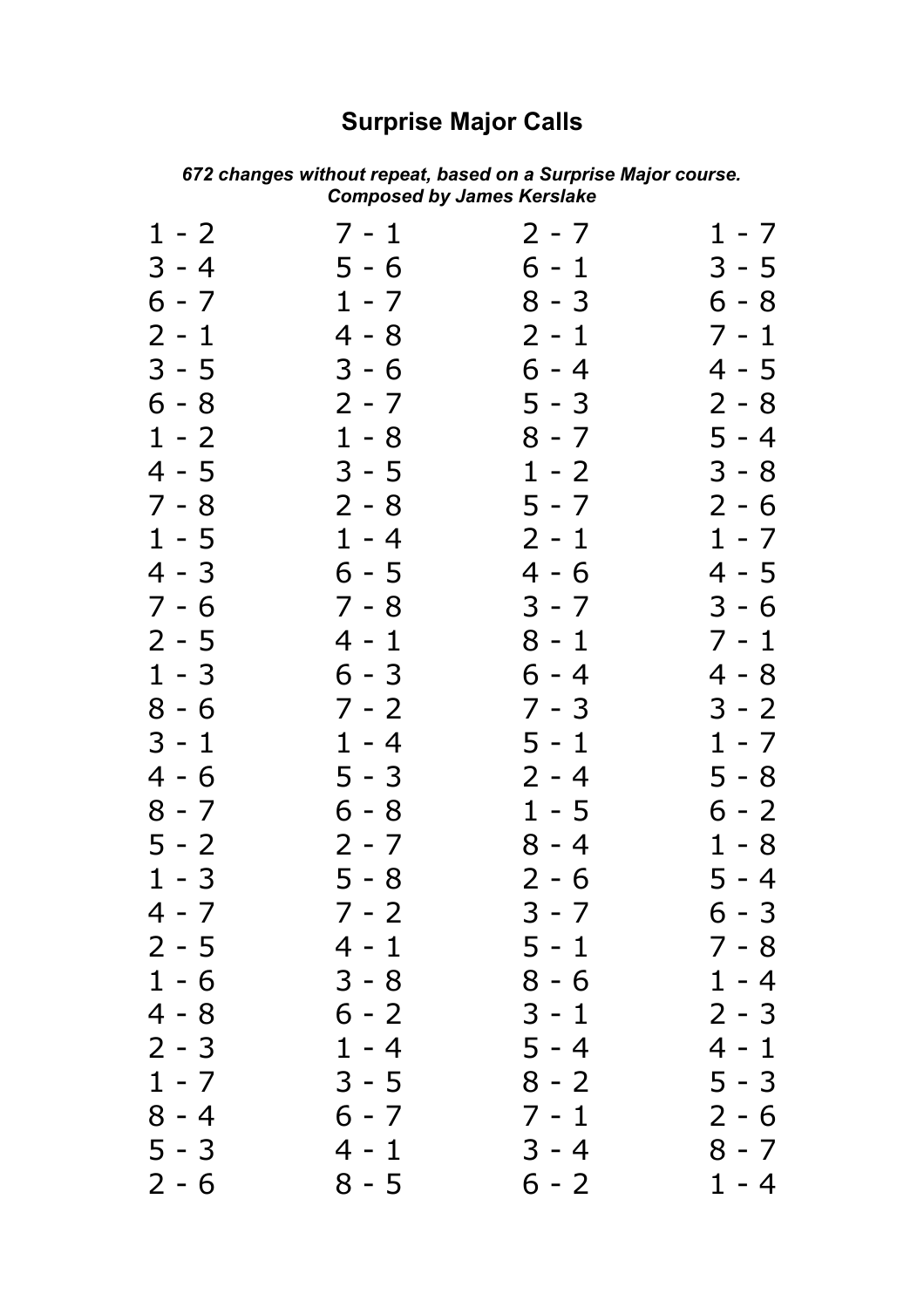| $5 - 6$            | $1 - 5$            | $3 - 7$            | 8 - 7              |
|--------------------|--------------------|--------------------|--------------------|
| $7 - 8$            | $4 - 8$            | $1 - 6$            | 6 - 5              |
| $1 - 3$            | $3 - 6$            | 4 - 8              | $1 - 3$            |
| $5 - 2$            | $5 - 1$            | $3 - 2$            | $7 - 8$            |
| $7 - 4$            | $2 - 8$            | $6 - 1$            | $2 - 5$            |
| $1 - 6$            | $7 - 6$            | $5 - 8$            | $6 - 4$            |
| $2 - 5$            | $3 - 1$            | $7 - 2$            | $3 - 1$            |
| $8 - 4$            | $2 - 4$            | $8 - 5$            | $2 - 4$            |
| $7 - 3$            | $7 - 1$            | $4 - 2$            | $1 - 3$            |
| $6 - 1$            | $3 - 5$            | $7 - 3$            | $8 - 7$            |
| $8 - 3$            | $8 - 4$            | $1 - 6$            | 5 - 4              |
| $1 - 6$            | $2 - 6$            | $5 - 8$            | $6 - 3$            |
| $5 - 2$            | $1 - 7$            | 4 - 3              | $1 - 7$            |
| 4 - 3              | $8 - 6$            | 6 - 1              | $5 - 2$            |
| $7 - 6$            | $7 - 1$            | $5 - 2$            | 6 - 7              |
| $1 - 2$            | $5 - 3$            | 4 - 7              | $1 - 8$            |
| 4 - 8              | $4 - 6$            | $1 - 6$            | $4 - 2$            |
| $7 - 2$            | $2 - 1$            | $8 - 2$            | $3 - 7$            |
| $1 - 5$            | $3 - 5$            | $3 - 7$            | $8 - 1$            |
| $3 - 8$            | $6 - 4$            | $1 - 2$            | $4 - 5$            |
| $6 - 2$            | $8 - 1$            | $8 - 5$            | $3 - 6$            |
| 5 - 1              | $7 - 5$            | 3 - 4              | $1 - 8$            |
| $3 - 4$            | $1 - 8$            | $6 - 2$            | $2 - 5$            |
| $6 - 7$            | $2 - 5$            | $1 - 5$            | $4 - 7$            |
| $1 - 5$            | $7 - 3$            | $7 - 4$            | $6 - 3$            |
| $8 - 4$            | $4 - 6$            | $5 - 1$            | $2 - 7$            |
| $3 - 2$            | $8 - 1$            | $8 - 4$            | $3 - 6$            |
| $7 - 6$            | $2 - 3$            | $7 - 3$            | $8 - 1$            |
| $8 - 2$<br>$6 - 7$ | $4 - 1$<br>$8 - 5$ | $2 - 6$<br>$1 - 5$ | $5 - 7$<br>$4 - 6$ |
| $5 - 1$            | $2 - 7$            | $8 - 3$            | $1 - 8$            |
| 4 - 2              | $6 - 1$            | $6 - 2$            | $5 - 2$            |
| $3 - 7$            | $4 - 5$            | $1 - 4$            | 4 - 3              |
|                    |                    |                    |                    |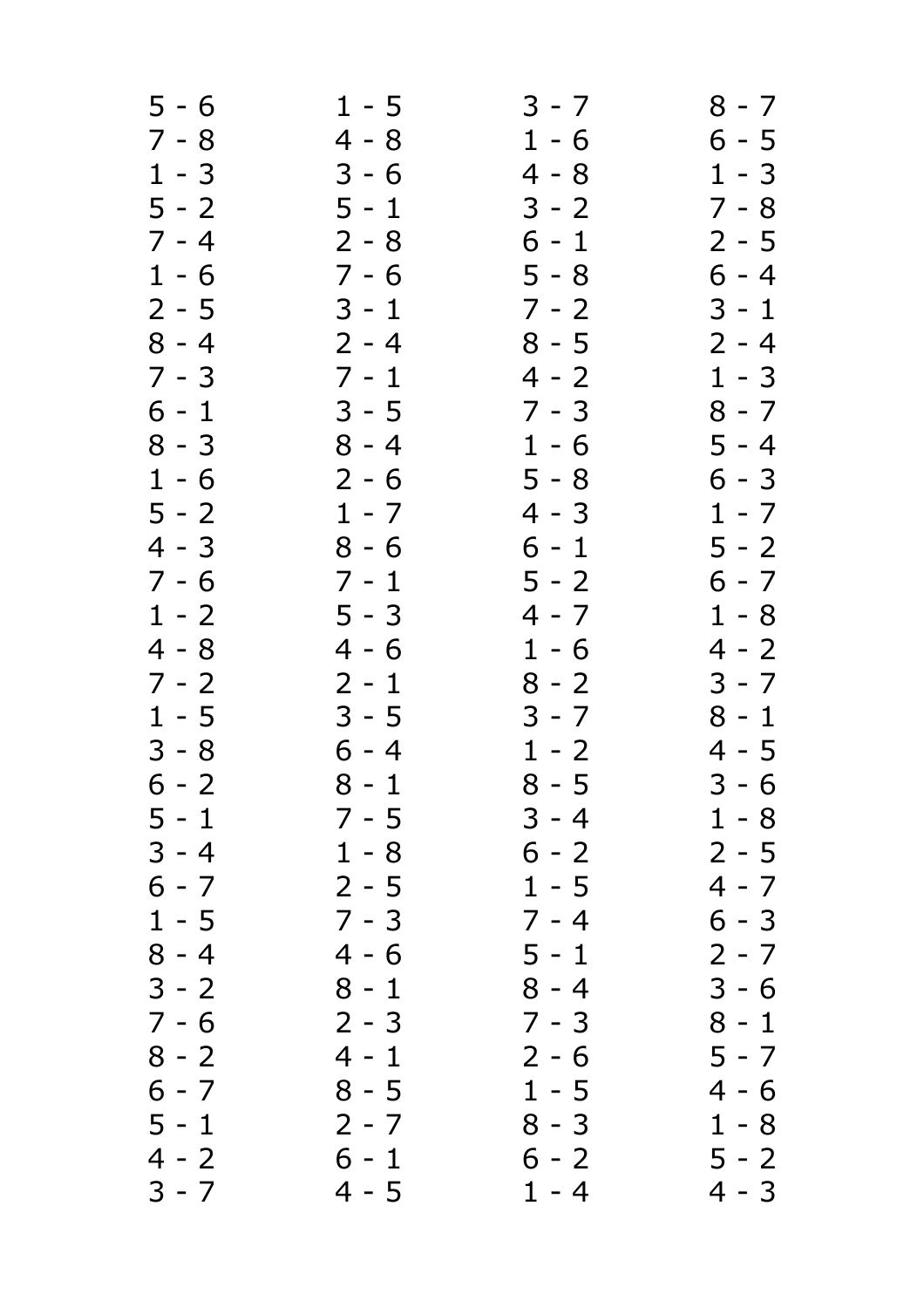| $8 - 1$ | 4 - 7   | $6 - 2$ | $5 - 1$ |
|---------|---------|---------|---------|
| $7 - 2$ | $3 - 1$ | $7 - 8$ | $6 - 8$ |
| 6 - 3   | $8 - 2$ | $3 - 5$ | 3 - 1   |
| $4 - 1$ | $6 - 7$ | $4 - 1$ | $5 - 2$ |
| $7 - 5$ | $2 - 8$ | $7 - 5$ | $7 - 8$ |
| $6 - 1$ | $5 - 7$ | $1 - 4$ | $6 - 4$ |
| $4 - 8$ | $6 - 4$ | $2 - 6$ | $1 - 3$ |
| 2 - 5   | $1 - 3$ | $8 - 5$ | $7 - 4$ |
| $7 - 3$ | $8 - 2$ | $3 - 4$ | $3 - 1$ |
| $1 - 6$ | $5 - 4$ | $1 - 6$ | $2 - 5$ |
| $2 - 3$ | $3 - 1$ | $8 - 7$ | $8 - 4$ |
| $6 - 1$ | $8 - 7$ | $3 - 6$ | $6 - 1$ |
| 8 - 4   | $5 - 6$ | $1 - 2$ | $5 - 2$ |
|         |         |         |         |
| $5 - 3$ | $1 - 3$ | $5 - 7$ | 4 - 8   |
| $7 - 1$ | $2 - 7$ | 4 - 6   | $7 - 1$ |
| 4 - 8   | $4 - 6$ | $2 - 1$ | $3 - 2$ |
| $3 - 5$ | $1 - 7$ | $5 - 8$ | $1 - 7$ |
| 2 - 1   | $2 - 8$ | 4 - 3   | $6 - 2$ |
| $6 - 8$ | $4 - 5$ | $1 - 2$ | $3 - 5$ |
| $1 - 2$ | $3 - 7$ | $7 - 8$ | $8 - 4$ |
| $7 - 8$ | $1 - 8$ | $5 - 6$ | $7 - 1$ |
| 6 - 4   | 6 - 5   | $3 - 4$ | 6 - 5   |
| $5 - 3$ | $8 - 1$ | $7 - 6$ | 8 - 1   |
| $2 - 1$ | $2 - 5$ | 4 - 3   | $7 - 2$ |
| $7 - 4$ | $6 - 4$ | $2 - 1$ | $6 - 3$ |
| $5 - 1$ | $7 - 3$ | $8 - 6$ | 4 - 1   |
| $2 - 8$ | $1 - 8$ | $5 - 3$ | $8 - 2$ |
| 7 - 6   | $2 - 4$ | $1 - 2$ | $5 - 3$ |
| $3 - 1$ | $3 - 7$ | $8 - 7$ | $1 - 4$ |
| $5 - 8$ | $1 - 5$ | $5 - 4$ | $8 - 7$ |
| 4 - 6   | $2 - 6$ | $2 - 1$ | 5 - 6   |
| $1 - 3$ | $3 - 8$ | $6 - 7$ | 4 - 1   |
| $5 - 2$ | $1 - 4$ | $3 - 4$ | $2 - 7$ |
|         |         |         |         |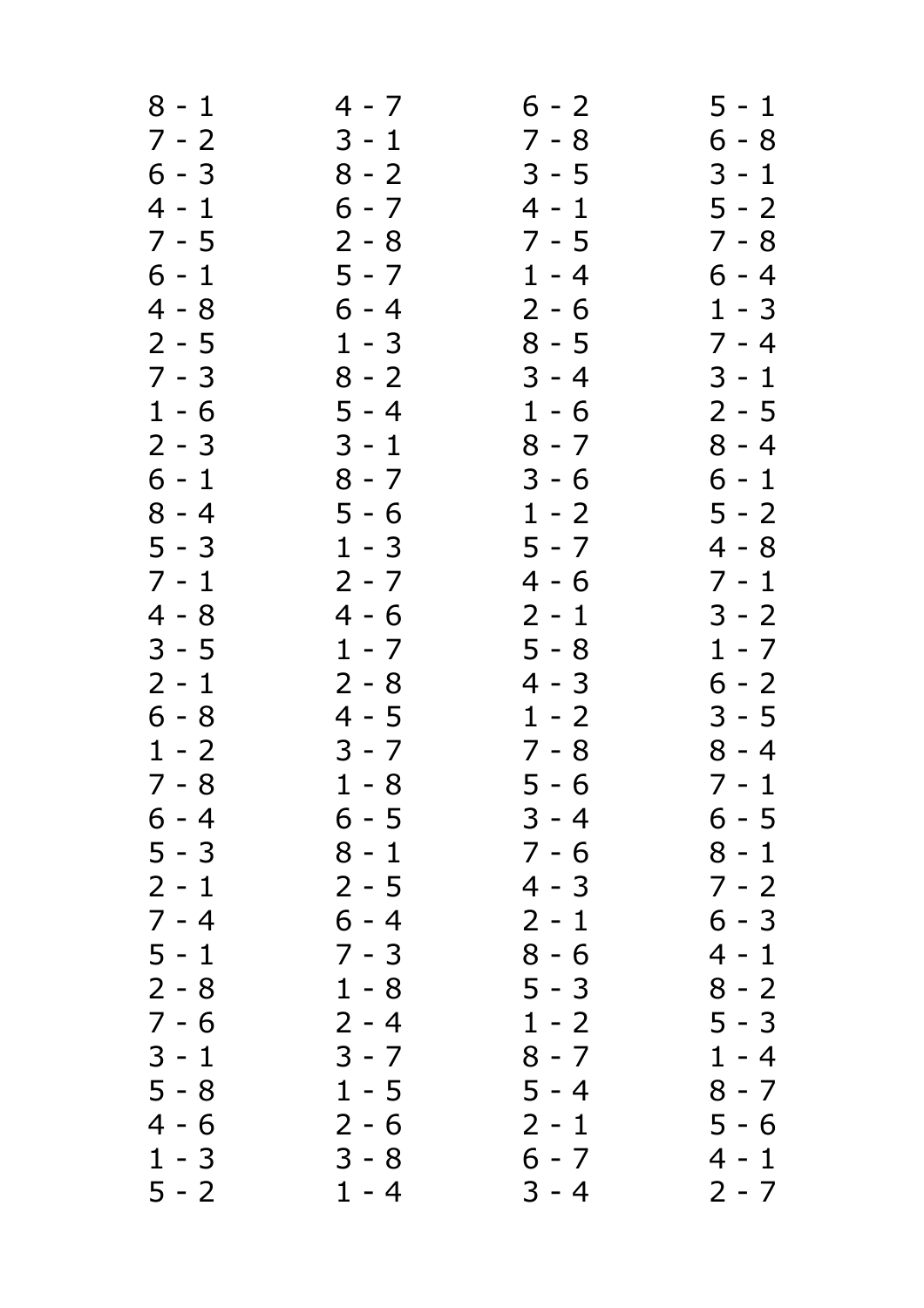| $3 - 6$ | $5 - 1$ | 8 - 7   | 4 - 8   |
|---------|---------|---------|---------|
| $7 - 2$ | $6 - 8$ | $6 - 2$ | $1 - 5$ |
| $8 - 6$ | $1 - 5$ | $3 - 5$ | 7 - 6   |
| $3 - 5$ | $7 - 3$ | $1 - 4$ | $2 - 8$ |
| $1 - 4$ | $2 - 8$ | $6 - 5$ | $5 - 1$ |
| $2 - 7$ | $4 - 5$ | $4 - 1$ | $7 - 3$ |
| $8 - 5$ | $1 - 3$ | $7 - 8$ | $2 - 4$ |
| 4 - 1   | $2 - 6$ | $2 - 5$ | $1 - 5$ |
| $2 - 6$ | 4 - 3   | $3 - 1$ | 6 - 3   |
| $8 - 3$ | $1 - 7$ | $8 - 7$ | $8 - 4$ |
| $1 - 4$ | $8 - 6$ | $5 - 2$ | $1 - 3$ |
| $7 - 6$ | $5 - 3$ | $6 - 1$ | $6 - 7$ |
| $5 - 3$ | $7 - 1$ | 4 - 7   | $8 - 2$ |
| $1 - 6$ | $8 - 2$ | $1 - 6$ | 5 - 3   |
| $7 - 2$ | $5 - 4$ | $3 - 7$ | $1 - 7$ |
| $5 - 8$ | $1 - 7$ | 4 - 8   | 4 - 2   |
| 4 - 6   | $6 - 2$ | $2 - 5$ | $7 - 1$ |
| $1 - 2$ | $8 - 3$ | 6 - 1   | $6 - 2$ |
| $3 - 8$ | 4 - 5   | $3 - 8$ | 4 - 8   |
| $2 - 1$ | $6 - 3$ | $2 - 1$ | $3 - 5$ |
| $7 - 8$ | $5 - 4$ | $6 - 7$ | $1 - 7$ |
| $3 - 5$ | $7 - 1$ | $3 - 4$ | 6 - 8   |
| 6 - 4   | $2 - 3$ | 5 - 1   | 5 - 3   |
| $1 - 2$ | $8 - 4$ | $2 - 7$ | $1 - 2$ |
| $7 - 5$ | $1 - 7$ | $8 - 4$ | $6 - 4$ |
| 4 - 6   | $2 - 6$ | $1 - 5$ | $5 - 7$ |
| $1 - 8$ | $8 - 5$ | $2 - 6$ | $1 - 8$ |
| $7 - 3$ | $7 - 1$ | $8 - 3$ | 4 - 6   |
| 4 - 2   | $3 - 6$ | $5 - 1$ | 3 - 7   |
| $1 - 5$ | 4 - 5   | $7 - 6$ | $5 - 2$ |
| $3 - 7$ | $8 - 1$ | $4 - 3$ | 8 - 1   |
| $6 - 2$ | $3 - 2$ | $6 - 7$ | $3 - 2$ |
| 4 - 8   | $4 - 1$ | $2 - 3$ | $1 - 8$ |
|         |         |         |         |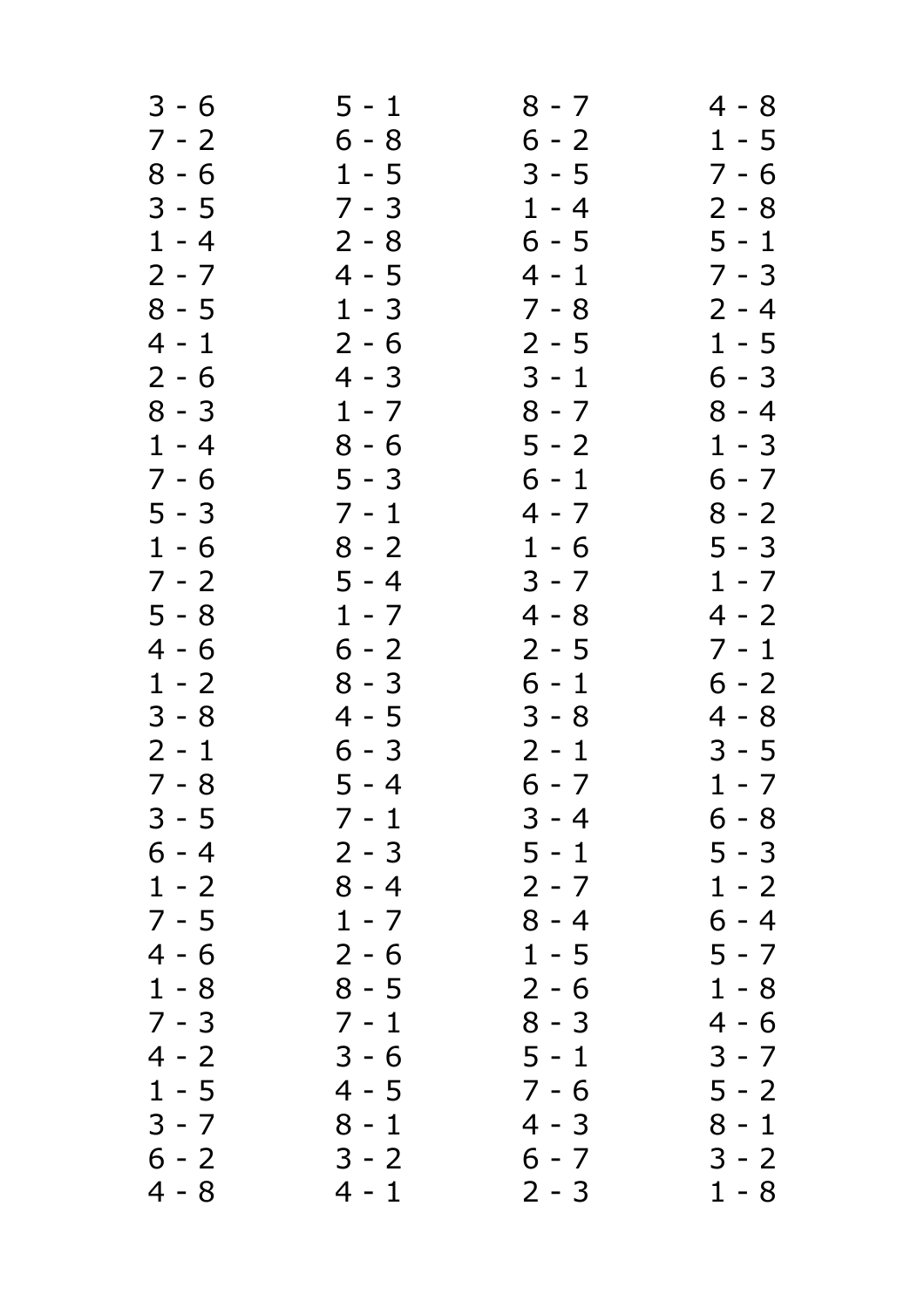| 6 - 4   | $1 - 5$ | $7 - 2$ | $1 - 5$ |
|---------|---------|---------|---------|
| $7 - 2$ | $3 - 8$ | $8 - 1$ | $6 - 4$ |
| $5 - 8$ | 5 - 1   | 6 - 4   | $8 - 5$ |
| $1 - 4$ | $6 - 2$ | $7 - 5$ | $1 - 3$ |
| $7 - 3$ | $7 - 8$ | $1 - 8$ | $7 - 4$ |
| $5 - 4$ | $4 - 1$ | $3 - 4$ | $2 - 5$ |
| $1 - 6$ | $2 - 6$ | $2 - 5$ | $3 - 1$ |
| $2 - 3$ | $8 - 7$ | $1 - 4$ | $7 - 6$ |
| $8 - 4$ | $3 - 1$ | $3 - 6$ | $2 - 8$ |
| $6 - 1$ | $5 - 6$ | $2 - 7$ | $1 - 3$ |
| $2 - 7$ | $1 - 3$ | $8 - 4$ | $4 - 6$ |
| $8 - 5$ | $4 - 6$ | $1 - 6$ | $7 - 5$ |
| $1 - 6$ | $5 - 2$ | $5 - 7$ | $8 - 2$ |
| $3 - 7$ | $7 - 8$ | 6 - 1   | $4 - 5$ |
| $2 - 4$ | $3 - 1$ | $3 - 7$ | $2 - 8$ |
| $5 - 8$ | $4 - 2$ | $5 - 2$ | $3 - 1$ |
| $3 - 4$ | $7 - 1$ | $4 - 8$ | $6 - 5$ |
| $8 - 5$ | $3 - 6$ | $1 - 6$ | $7 - 8$ |
| $6 - 1$ | $4 - 5$ | $3 - 2$ | $1 - 3$ |
| $7 - 4$ | $8 - 1$ | $8 - 4$ | $6 - 4$ |
| $2 - 5$ | $7 - 6$ | $1 - 7$ | $7 - 2$ |
| $1 - 6$ | $2 - 5$ | $3 - 5$ | $3 - 1$ |
| $7 - 3$ | $1 - 8$ | $8 - 6$ | 5 - 4   |
| $2 - 8$ | $7 - 3$ | $1 - 2$ | $8 - 2$ |
| $6 - 1$ | $2 - 4$ | $5 - 3$ | $7 - 1$ |
| $4 - 3$ | $8 - 1$ | 4 - 6   | $5 - 6$ |
| $5 - 8$ | 6 - 3   | $8 - 7$ | $8 - 1$ |
| $2 - 1$ | 5 - 4   | $2 - 1$ | $7 - 3$ |
| $4 - 7$ | $3 - 6$ | 4 - 7   | 4 - 6   |
| $5 - 1$ | $7 - 4$ | $1 - 2$ | $5 - 2$ |
| $2 - 6$ | 5 - 2   | $3 - 5$ | $1 - 8$ |
| $3 - 7$ | $1 - 8$ | $6 - 7$ | 4 - 2   |
| $4 - 8$ | 6 - 3   | $8 - 2$ | $8 - 1$ |